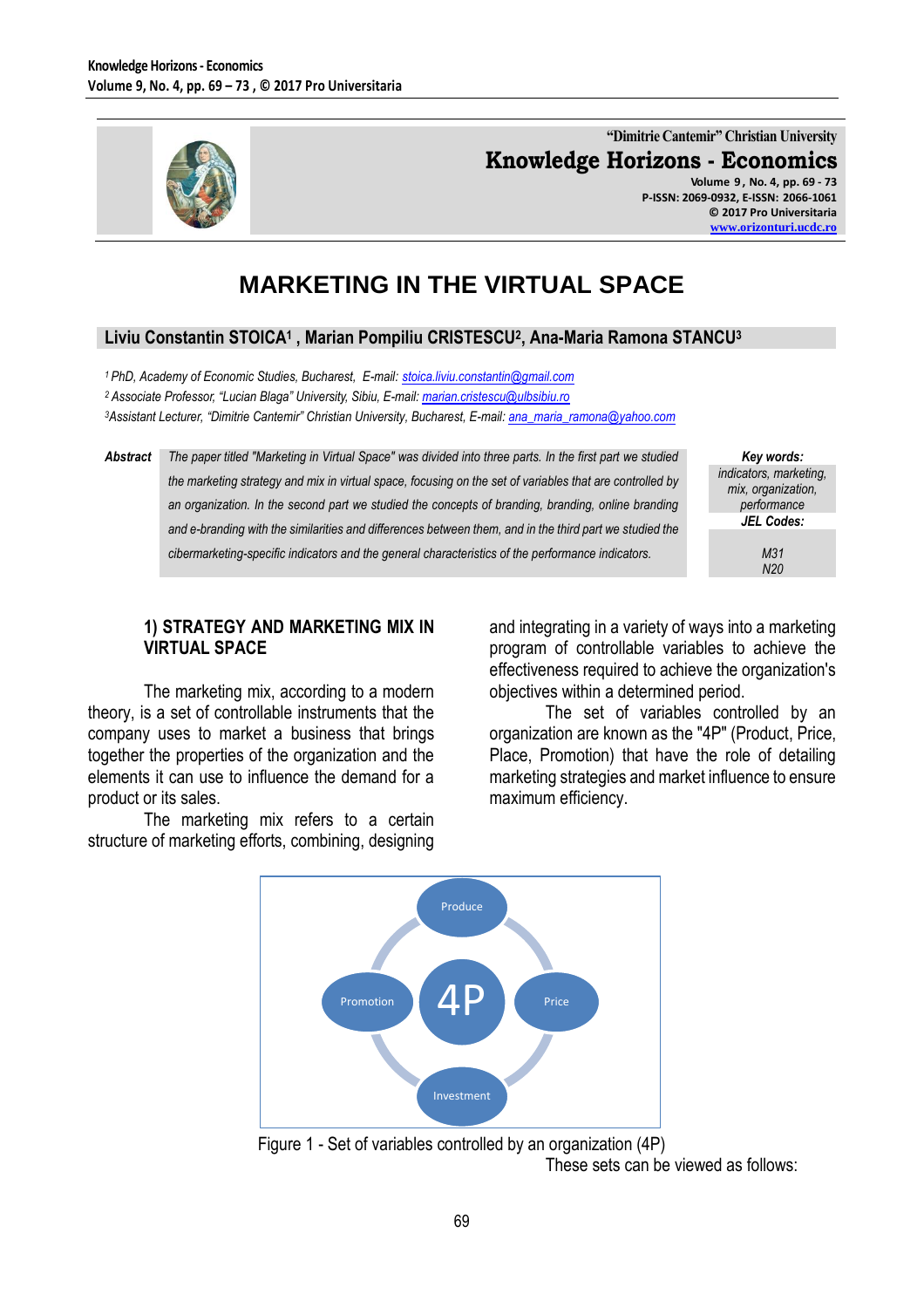

Figure 2 - Example set of variables

It is known that "4P" reflects the bidders' view of available marketing tools to influence the buyer (1) and therefore if the business looks at the consumer's eye when conceiving "4P", they should also design "4C" of the buyer, says Robert T. Lauterborn<sup>1</sup>.

The marketing mix refers to combining, designing and integrating controllable variables into a marketing program to gain the effectiveness of achieving an organization's goals in a given period.

The process of developing the marketing mix takes place in three stages, ie: The first step is the stage of identifying the variables in marketing with the help of the market information and in accordance with the particularities that appear in the implementation of the mix. At this stage it is good to include and take into account the four dimensions (product, distribution, price and promotion) because each has another dynamic and their combination exerts an influence on the established objective. The second step is the stage of combining the best conditions.

#### **2) E-BRANDING, BRAND, BRANDING, AND BRANDING CONCEPTS**

It is known that not every product is a trademark and that not every brand is a BRAND. There are now several definitions regarding the notion of brand. The most common definition to date is that "brand is a name, symbol, or sign used to identify a manufacturer's services or products."

The second definition would be that "a brand is a set of emotional and relational associations that a client makes with a particular product." Generally, a brand makes me think about quality, honesty, good price / supply ratio, kindness, and other.

The third definition would be that "a brand is the way a product, service or company is seen in the minds of consumers".

 $\overline{a}$ 

<sup>&</sup>lt;sup>1</sup> New marketing: for P's passé; C- words take over

Advertising Age – 1 oct. 1990, pp 26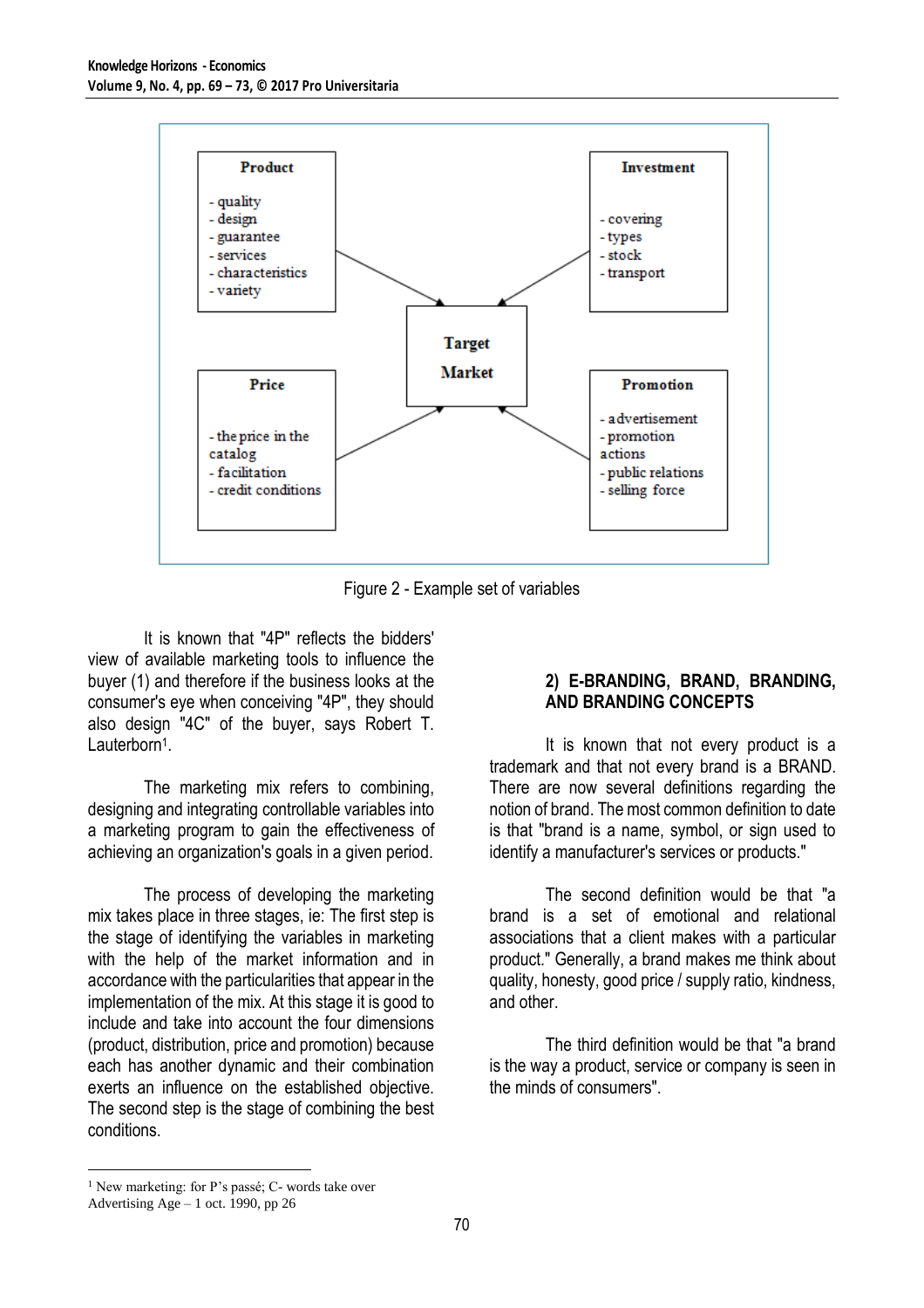Brand Features:

- add value to products;
- is a registered trademark;
- is a famous company;
- made up of logo and slogan.

In companies, the architecture of a trademark exists in three basic levels: corporations, business units, services, or products. Branding talks have been adopted at marketinf since the beginning of 1990<sup>2</sup> .

The features outlined above are the characteristics of identity that are the main component of a brand. A brand implies an identity, and this brand becomes just communicated, exposed, and recognized.

The brand plays an important role in establishing the company's visibility and position on the international market. Building the architecture of the international brand is the main component of the company's marketing strategy.

In addition to the notion of brand, we also have the concept of BRANDING. Branding is a means of identifying the company's services and products, differentiating them from others, creating and maintaining the image that encourages trust among customers, partners, and audiences<sup>3</sup>.

Branding can define it as establishing effective associations in choosing Brand name in the minds of target group members. So branding is a Brand consolidation activity.

Branding laws are only applicable in situations where only brand choice is based on associations that are only stored in memory. These choices can also be made according to the appeal of visual perception laws, as suggested by Lee, Berbaum and Schindler.

 $\overline{a}$ 

## **3) PERFORMANCE INDICATORS SPECIFIC TO CYBERMARKETING**

Performance in general is associated with processes: performance management and its measurement.

Performance management is the process that addresses the issue of performance and reflects the link between performance and entity and includes processes such as: strategy definition and implementation, performance measurement and training process, and performance measurement appears as a subprocess of performance management and focuses mainly on identifying , tracking and communicating performance results using performance indicators.

Characteristics of performance indicators:

- helps quantify the achievement of results by giving visibility to teams, individuals, organizations and departments, enabling decision-makers to take action to achieve the desired goals;
- are financial, non-financial and quantitative measures regarding the performance of certain business tasks, processes or operations;
- represents the ability of the department, company or division to achieve its objectives and achieve performance;
- are a way of measuring the performance of departments, divisions, organizations and employees;

Key performance indicators are defined as measurements by which investors, management and management can assess the performance of their business in the long and medium term and provide dynamic comparability across industries.

<sup>2</sup> Saila Saraniemi and Mari Ahonen, Destination Branding from Corporate Branding Perspective, Proceedings of the Conference on Corporate Communication, 6th-9th June 2008, Wroxton England, pp 435-448

<sup>&</sup>lt;sup>3</sup> Oliver Serrat, New-Age Branding and the Public Sector, Springer Link. pp 375-383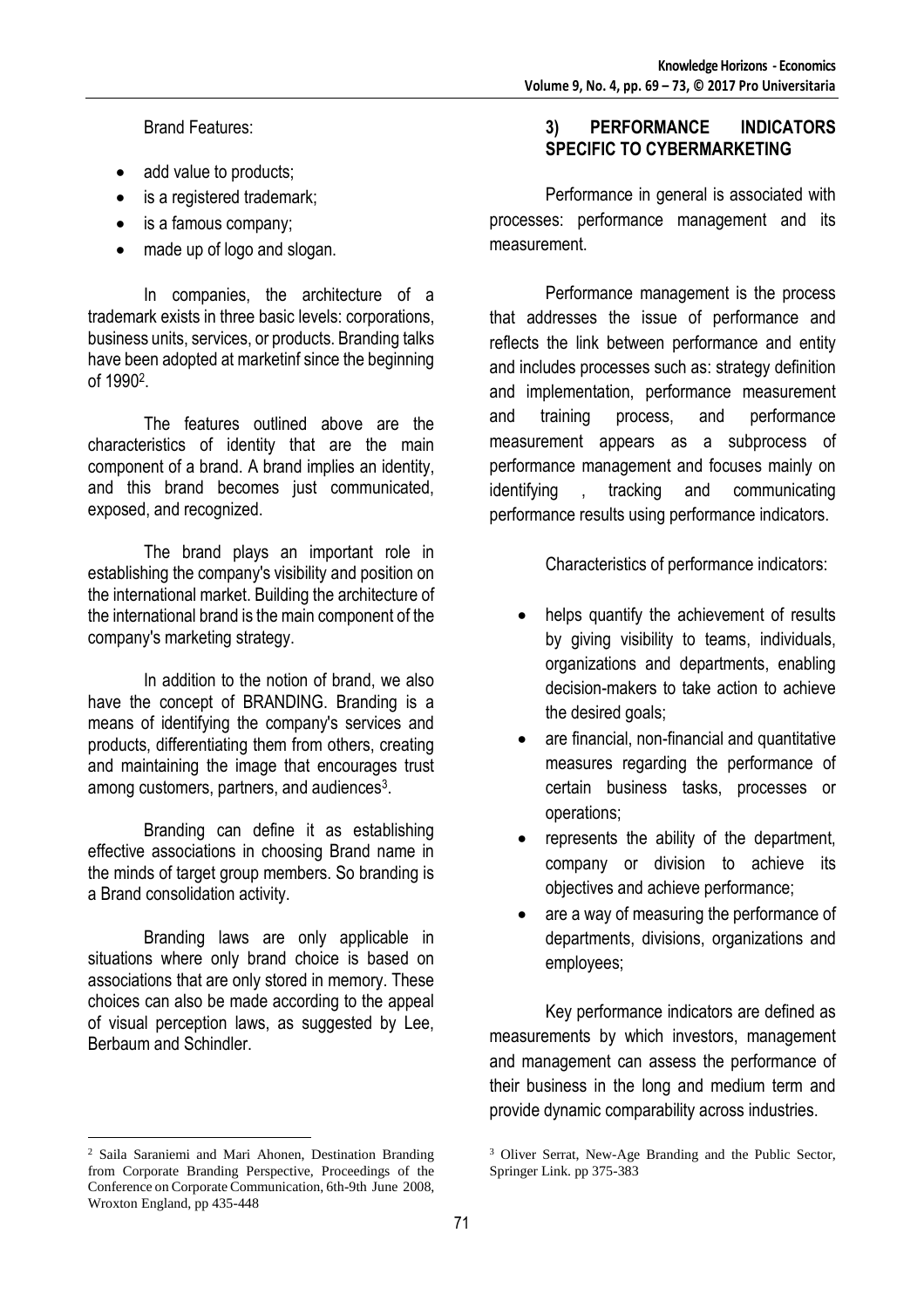Performance indicators can be: operational, managerial or strategic. Operational indicators provide us with information on individual performance related to processes, procedure, efficiency, and other. Managerial indicators provide us with information on management, resource availability, budget versus income, and cost planning. Strategic indicators provide information to a company's management: turnover, market share, stock price, and other.

The most used and recommended indicators are:

- 1. Net profit margin, indicator is recommended at industry level;
- 2. Timely delivery according to customer needs and expectations, which is met at the manufacturing or merchandising companies;
- 3. Profitable customers, an indicator that avoids prerequisites for making decisions in the report;
- 4. Projects budgeted in time and according to specifications;
- 5. The degree of commitment of staff in relation to responsibilities and work activities.

In order to be able to choose performance indicators, a company must take into account several factors, such as:

- strategic objectives (profit, costs, turnover);
- timing of the activity (immediate profit or long-term orientation);
- company profile (distribution, production, services);

From the studies conducted so far, it has been found that the most used performance indicators are the financial ones and vary according to the function of the firm and the industry.

The performance key indicators are set according to the following levels:

- Company: Market share, Turnover, Profitability, Employee satisfaction, and other;
- department / function: budgeting, sales quota, and other;
- Working process: marketing and sales, stocks and purchases, and other;
- individually: monthly, semester and yearly training sessions, and other.

Performance indicators are classified by department, field of activity, division as follows:

- accounting (income / earnings, expenses, and other);
- marketing (percentage of new customers, optimization of existing products, and other.);
- human resources (the employee competency coverage ratio, employee satisfaction);
- retail (value of products sold, return of products, and other);
- IT (launching new software releases on the market, adding new features to previous versions of software, and other);
- construction (construction cost variation, maintenance and exploitation cost of construction, and other);

Performance aspects relate to the type of performance evaluated. These performances were exemplified in the following figure, as follows<sup>4</sup>:

 $\overline{a}$ <sup>4</sup> Constantine S. Katsikeas, Neil A. Morgan, Leonidas C. Leonidou, & G. Tomas M. Hult, "Assessing Performance Outcomes in Marketing", Journal of Marketing, Vol. 80

<sup>(</sup>March 2016), 1–20, DOI: 10.1509/jm.15.0287, 2016, American Marketing Association, ISSN: 0022-2429 (print), 1547-7185 (electronic)